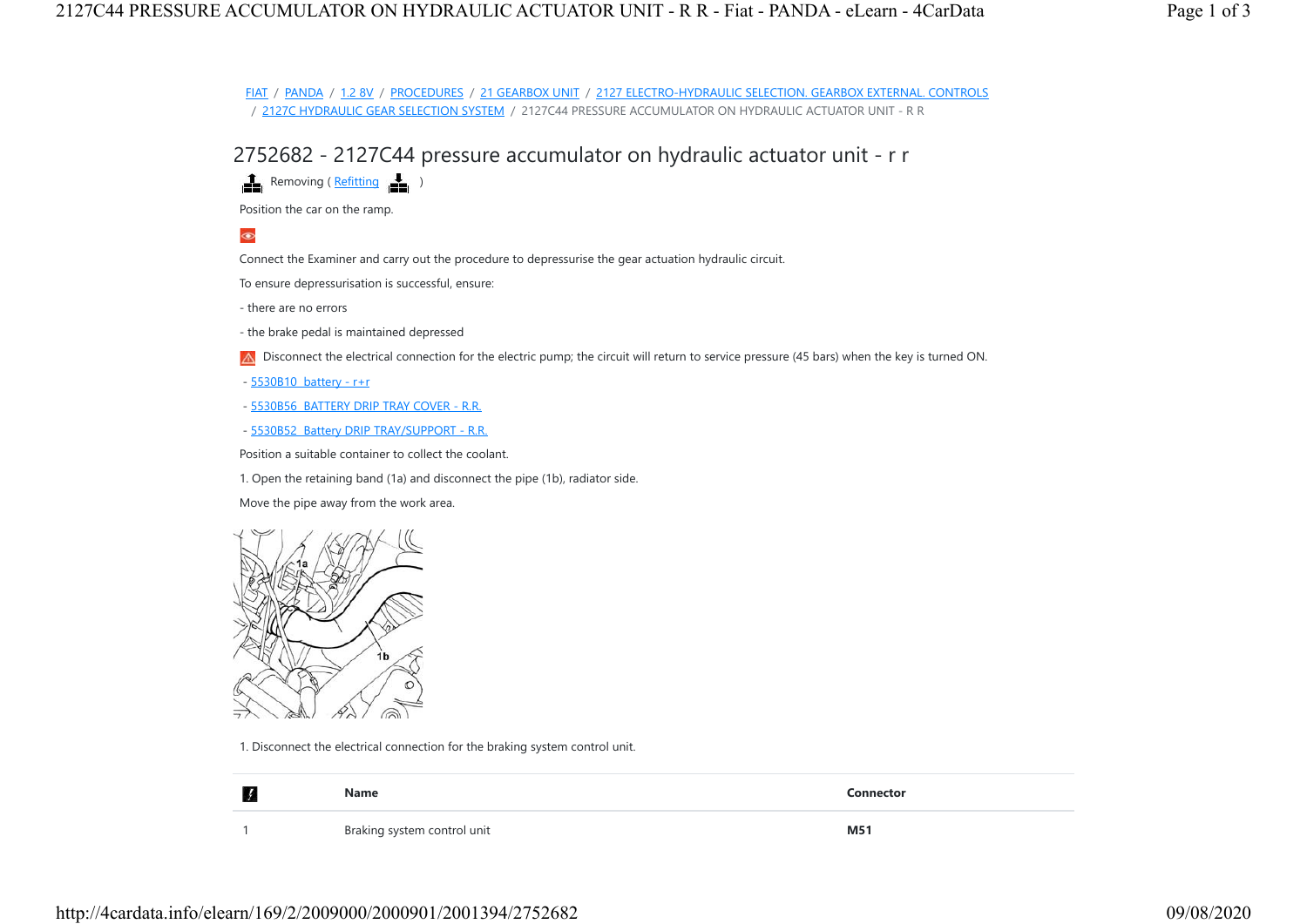

1. Move the front wiring section away from the work area.



1. Undo and remove the pressure accumulator from the gearbox hydraulic selection and actuation unit.

**N** Collect the coolant which comes out in a suitable container.





Refit the pressure accumulator to the gearbox hydraulic selection actuation unit and tighten it to the specified torque. Refit the front wiring section.